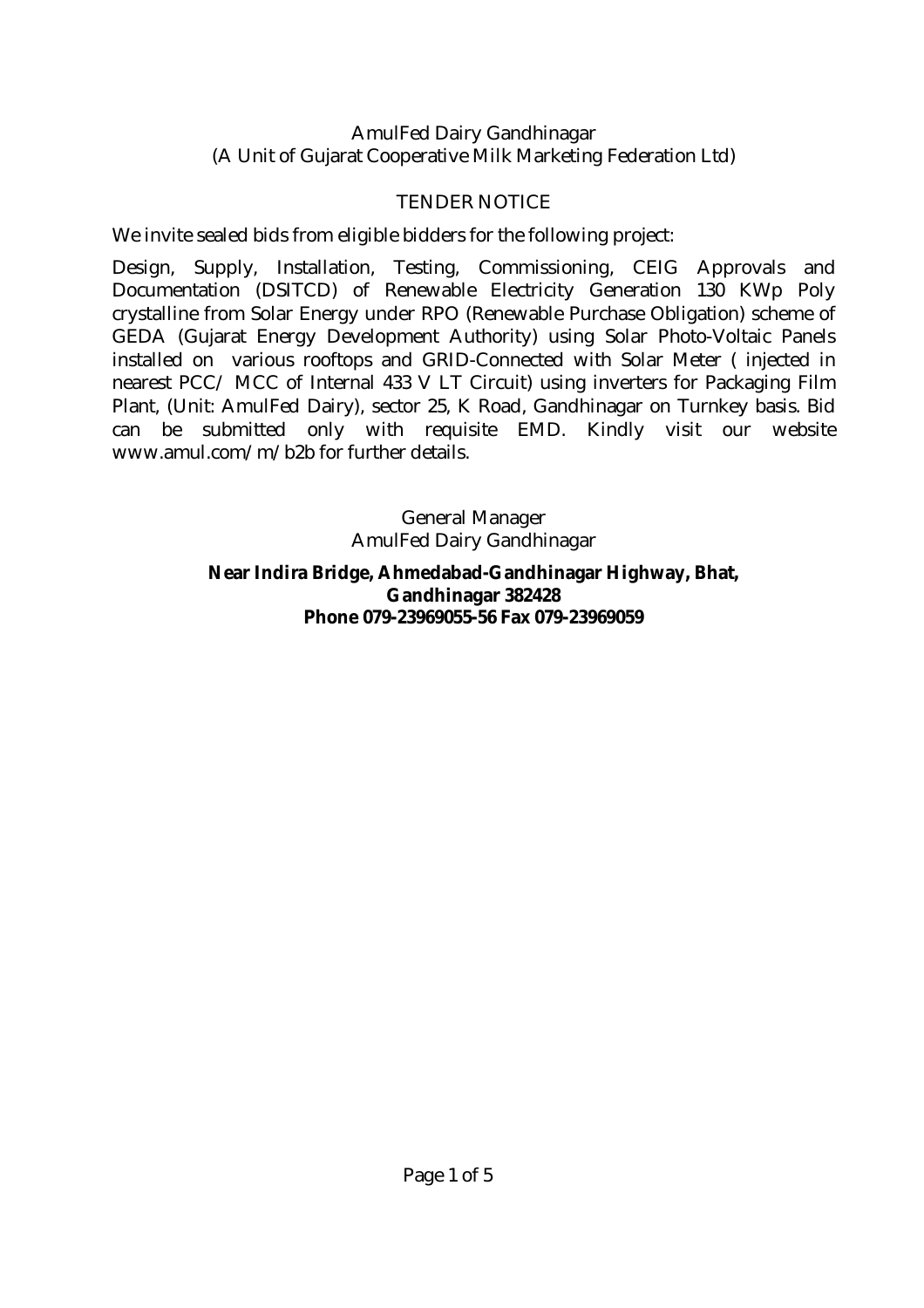### **Issue letter of tender document for :**

Design, Supply, Installation, Testing, Commissioning, CEIG Approvals and Documentation (DSITCD) of Renewable Electricity Generation 130 KWp **Poly crystalline** from Solar Energy under RPO (Renewable Purchase Obligation) scheme of GEDA (Gujarat Energy Development Authority) **on turnkey basis.**

This tender document set is issued to:

Name of the Tenderer:

Address of the Tenderer:

The fee for this set of tender document is **Rs 5000 /- .**

Date of sale of Tender document vide receipt No………………………Dated………………

For and behalf of Authorized Signatory

(AmulFed Dairy, Gandhinagar)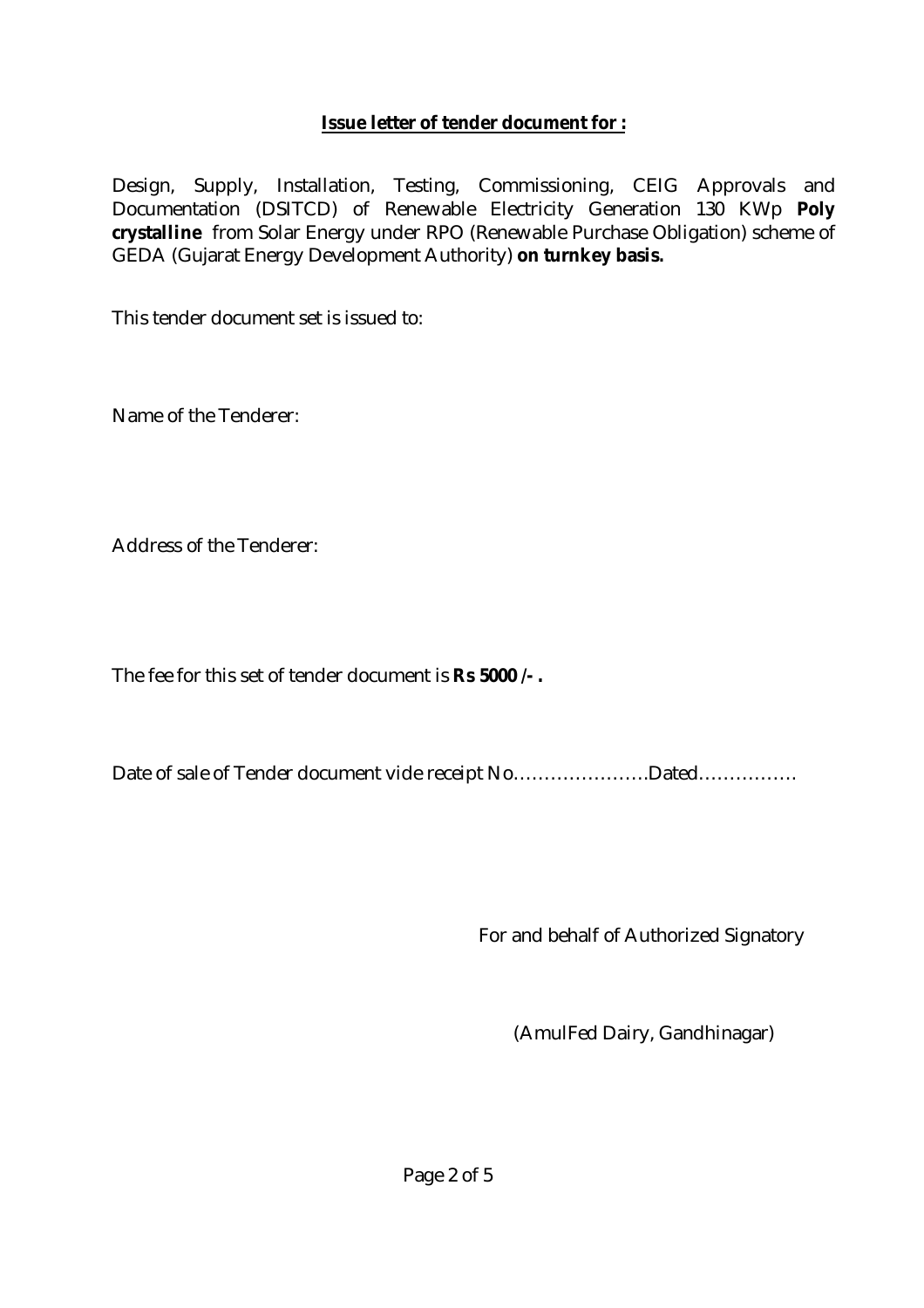# **Invitation for Bids (IFB)**

### *AmulFed Dairy Gandhinagar (A Unit of Gujarat Cooperative Milk Marketing Federation Ltd) Near Indira Bridge, Ahmedabad-Gandhinagar Highway, Bhat, Gandhinagar 382428 Phone 23969055-56 Fax 079-23969059*

Invitation for Bidding (IFB)

We invite sealed bids from eligible bidders for the following:

Design, Supply, Installation, Testing, Commissioning, CEIG Approvals and Documentation (DSITCD) of Renewable Electricity Generation 130 KWp Poly crystalline from Solar Energy under RPO (Renewable Purchase Obligation) scheme of GEDA (Gujarat Energy Development Authority) using Solar Photo-Voltaic Panels installed on various rooftops and GRID-Connected with Solar Meter ( injected in nearest PCC/ MCC of Internal 433 V LT Circuit) using inverters for Packaging Film Plant, (Unit: AmulFed Dairy), sector 25, K Road, Gandhinagar on Turnkey basis.

| <b>Bid Reference</b>                | AFDG: P&U: PUR: IFB 130 KWp Solar 2022                                                                                                                        |
|-------------------------------------|---------------------------------------------------------------------------------------------------------------------------------------------------------------|
| Sale                                | Starts from 17/05/2022, 11:00 am                                                                                                                              |
|                                     | Close 07/06/2022, 16:00 Hrs.                                                                                                                                  |
| <b>Pre</b><br>meeting<br>&<br>Venue | bid $\vert 02/06/2022 \text{ } \textcircled{e} 15$ : 30 Hrs At Packaging Film Plant (Unit-AmulFed<br>Dairy), Sector 25, K Road, Gandhinagar                   |
| Submission                          | 14/06/2022 Up to 15:15 Hrs. At AmulFed Dairy, Plot no.35, Nr.<br>Indira Bridge, Vill. Bhat                                                                    |
| Opening                             | 14/06/2022 @ 15.30 Hrs in front of bidders' representatives at AFDG                                                                                           |
| $EMD$ (Rs)                          | 1,50,000.00                                                                                                                                                   |
| Completion by                       | Generation start by Four months from the date of PO Acceptance<br>which must be within 15 days of PO date and one more month for<br>miscellaneous activities. |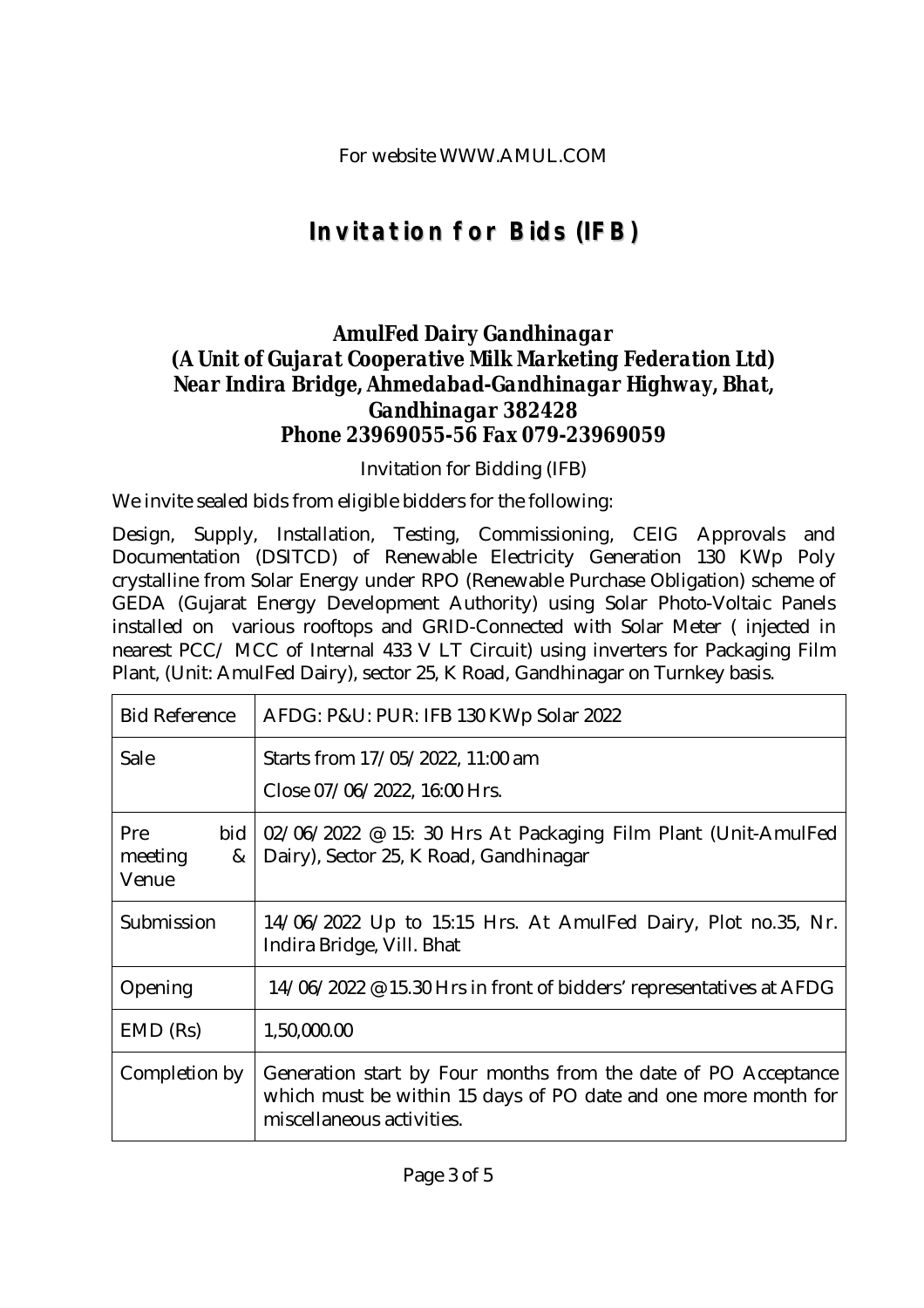Please refer tender document for detailed terms and conditions including technical/ requirement specifications. The bid document may be purchased, from AmulFed Dairy, Gandhinagar, by interested bidders on submission of a written application (in duplicate) through mail/fax and payment of non-refundable price of the bid document (Rs.5000/-, inclusive of GST) in the form of RTGG/NEFT/Fund Transfer in favor of the AmulFed Dairy, A Unit of Gujarat Co-operative Milk Marketing Federation, payable at Ahmedabad. Tender Documents can be available through mail on sharing of online payment processed, during office hours (11:00 to 17:00) on all working days (Monday to Saturday, except public holiday).

For more detail you can put mail on hardik.gajjar@amul.coop, or 7046038777

bharat.naik@amul.coop

AmulFed Dairy (A Unit Of GCMMF Ltd)

A/C. No. 00060310001593 IFSC : HDFC0000006

MICR : 380240002

Note : In reverse auction only technical eligible vendors will be invited to participate and result/outcome of reverse auction shall be considered as final & binding to all.

 : Pre-bid meeting shall be conducted with the purchasers (single person only with face mask) of tender documents prior to the pre-bid meeting. Looking to the current pandemic situation we can go for online meeting through video conferencing.

AFDG reserves the right to reject the whole or part of any or all the bids received without assigning any reasons.

## **Eligibility Criteria**

Original Equipment Manufacturers (OEMs) or their authorized representative organizations for sales and service or a reputed DEPC (Design, Engineering Procurement and Construction) Contractor in this field authorized by the OEM (Manufacturers' Authorization Form must be submitted) for each and every major bought out items. The OEM or the OEM authorized DEPC contractor must have designed and executed at least one similar job of value at least 100 times of EMD amount (single contract) within last 5 years and must have turnover of 125 times of EMD amount in any one of last three years and must produce a bank solvency certificate of at least 50times of EMD amount and must submit two good references with contact details.